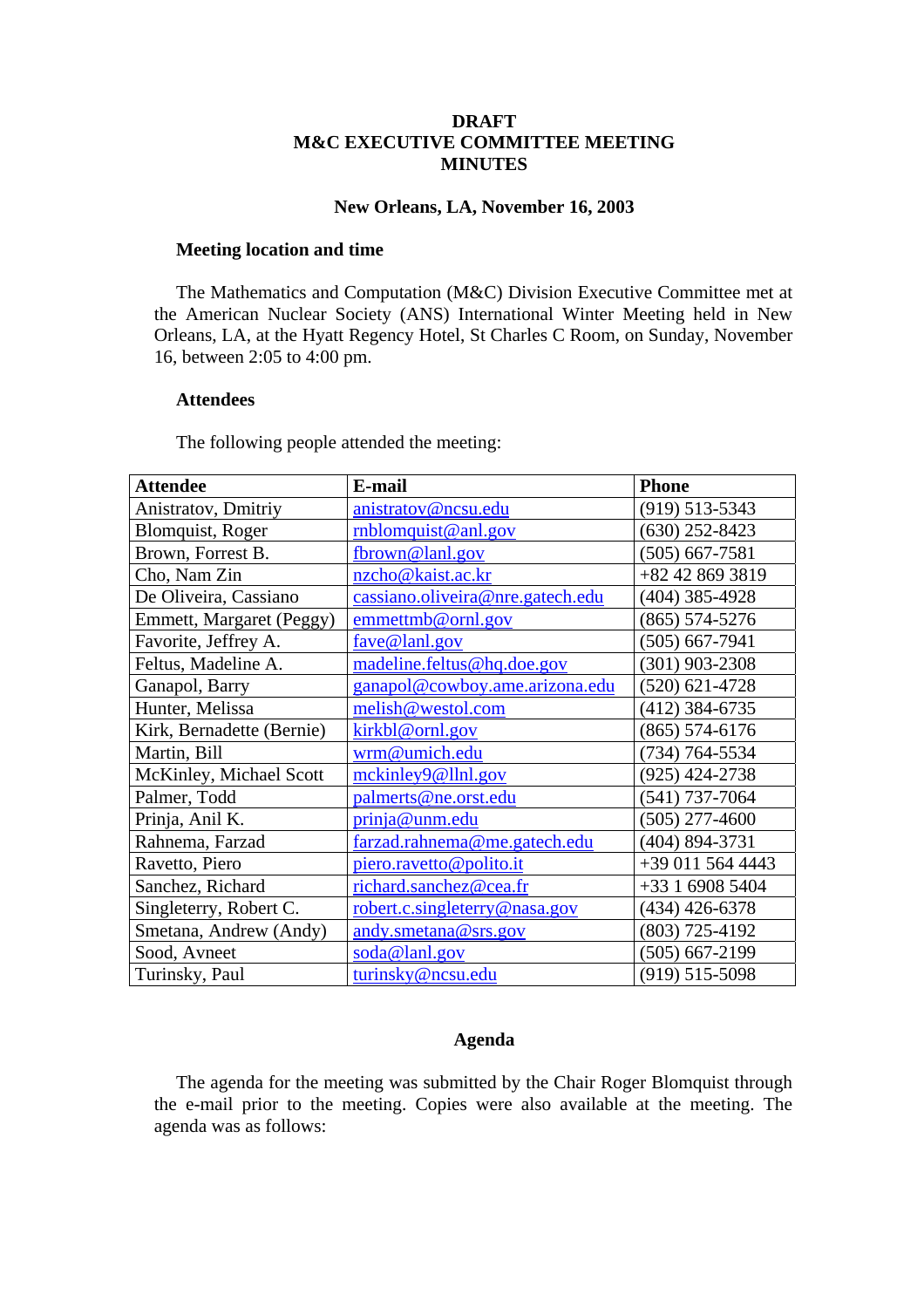## AGENDA Executive Committee Meeting Mathematics and Computation Division American Nuclear Society Sunday, November 16, 2003 Hyatt Regency New Orleans (St. Charles C)

- 1. Call to order and announcements (Roger Blomquist)
- 2. Secretary's report (Piero Ravetto)
	- Approval of minutes from the San Diego meeting
- 3. Treasurer's Report (Bill Martin)
- 4. Review of PDC Workshop (Bernadette Kirk)
- 5. 2004 ANS Student Conference (Ross Radel, as convenient)
- 6. Nominating Committee (Richard Sanchez)
	- Approval of MCD slate for 2004
- 7. Honors and Awards (Paul Turinsky)
	- M&C candidates to Fellow of ANS
	- Pomraning Award (M&C2003)
- 8. Publicity (Avneet Sood)
	- Newsletter
	- MCD Web Site (Todd Palmer)
- 9. Program Committee Report (Anil Prinja)
- 10. M&C 2005 Topical Meeting. Progress Report (Richard Sanchez)
- 11. Standards (Andy Smetana)
- 12. Membership (Madeline Feltus)
- 13. Joint Benchmark Committee Report (Barry Ganapol)
- 14. Old Business
	- Amendments of MCD Bylaws Roger Blomquist)
	- Presenting student author tickets to ANS President's Reception
- 15. New Business
	- MCD Strategic/Tactical Plan (R. Blomquist)
	- SNA-2007/MC2007
	- $6<sup>th</sup>$  International Conference on Simulation Methods in Nuclear Engineering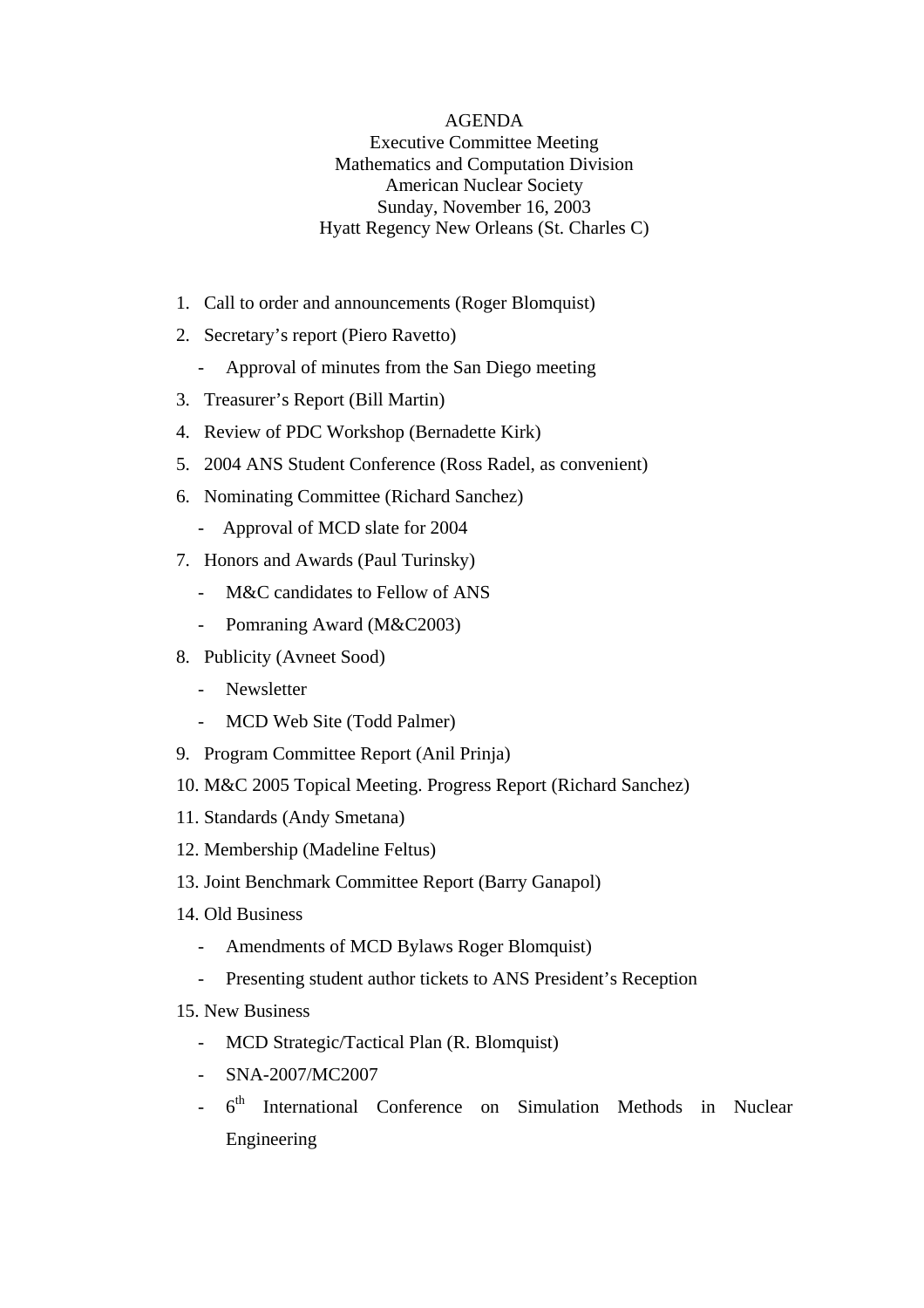## **Minutes**

## 1. **Call to order and announcements**

Chair Roger Blomquist opened the meeting at 2:05 pm. The agenda for this meeting (above), strategic plan (Attachment A) and minutes from the last meeting were passed around. The agenda was approved unanimously.

# **2. Secretary's report**

The minutes from the M&C Executive Committee Meeting held in San Diego, CA in June 2003 compiled by the Secretary Piero Ravetto were approved unanimously. The approved minutes will be transmitted to the Headquarters and made available through the division web site.

## **3. Treasurer's report**

Treasurer Bill Martin asked to be skipped while he prepared information from his laptop for display.

## **4. Review of PDC Workshop**

Vice Chair Bernadette Kirk reviewed the three hour long Professional Division Committee meeting. She reported a new remake of the division bylaws. She is taking responsibility for examining these bylaws to see how they apply to the M&D Division. The ANS Standards Committee is looking for volunteers.

There was a discussion on sending division reports to the ANS president. However, it appears that it is a duplication of effort since the president already gets our metrics and the M&C Division already submits a report to Don Hoffman.

## **Out of Agenda**

Roger reported on the Division Chairs' meeting with the ANS President. He reported that there are several major issues for ANS facing society in order of priority: solvency, membership, public information, nuclear workforce, and ANS governance. Members should help with grassroots efforts in public information, teaching teachers and stopping the spread of lies. The ANS website <http://www.ans.org/> may be used to register any such efforts or for information helping with these efforts.

## **5. 2004 ANS Student Conference**

Ross Radel presented information for the 2004 student conference, which is from April  $1^{\text{st}}$  to  $3^{\text{rd}}$  at Madison, WI. He requested a member or two to give a commercial and a couple of judges for the meeting. In addition, he asked that the M&C Division consider this conference in our budget. The meetings occur about once a year. Last year had 220 attendees and 90 presentations. This year is expected to have 350 students and 100 presentations.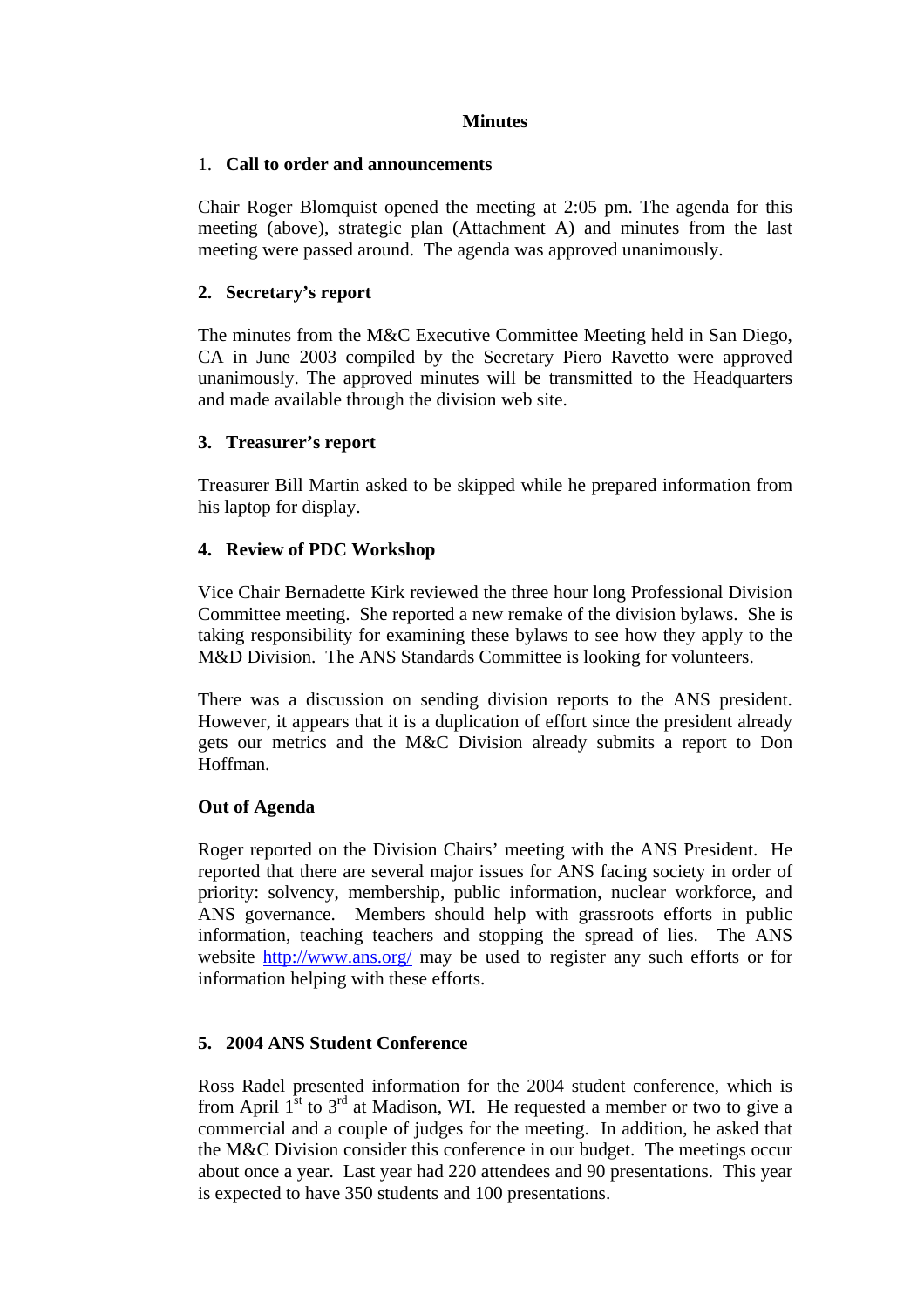## **Out of Order: 3. Treasurer's Report**

Treasurer Bill Martin presented a general outline of the budget at the meeting. The full treasurer's report is in Appendix B. He stated that \$27,282 would be carried over into FY 04. He mentioned that every category is underspent, and we have accumulated this money over time.

The general consensus was to increase student support for ANS members through travel expenses, registration fees or student paper awards. The question arose if the M&C Division should support students for the International Youth Nuclear Congress 2004 in Toronto. The following motion was proposed and unanimously accepted: "We offer \$1,000 in assistance to ANS students to IYNC. They should apply to the division in care of Bill Martin, who will assign disbursements of funds up to \$250 per student. It is discretionary as to whether a young professional should receive aid. They must apply by February  $1<sup>st</sup>$ , 2004."

Since Toronto meeting was given \$1,000, it was suggested that \$2,000 go to the student conference 2004 Student Conference in Wisconsin. The following motion was passed with no dissent: "\$1,000 will go to the conference. \$500 will go to the Best Graduate papers and \$500 to the Best Undergraduate papers."

## **6. Nominating Committee**

Richard Sanchez presented the Nominating Committee candidates for the 2004 slate. The Nominating Committee (Chair: Richard Sanchez, Members: Yousry Azmy, Forrest Brown, Nam Zin Cho, and Glenn E. Sjoden) has nominated the following candidates:

2 candidates, Alirezha Haghigat and Robert Roy, for the position of Vice Chair – Chair Elect,

1 candidate, Ronald E. Pevey, for the position of Treasurer,

1 candidate, Abder Ougouag, for the position of Secretary,

5 candidates, Nicholas Gheorghiu, Mohammed Ouisloumen, Robert Singleterry, Avneet Sood, and James Warsa, for 3 positions at the Executive Committee.

The slate was approved unanimously.

## **7. Honors and Awards**

Paul Turinsky brought up the question, "Should stage of a career matter for the Pomraning award?" There may have been concern from someone that giving the award to a retired person may not be the correct use for this award. A vote was taken where one person voted that career stage mattered while the rest voted that it did not matter.

Paul reported that the 2003 Pomraning Award was given to Gerry Pomraning's widow. He also noted that no one was nominated for this award. Roger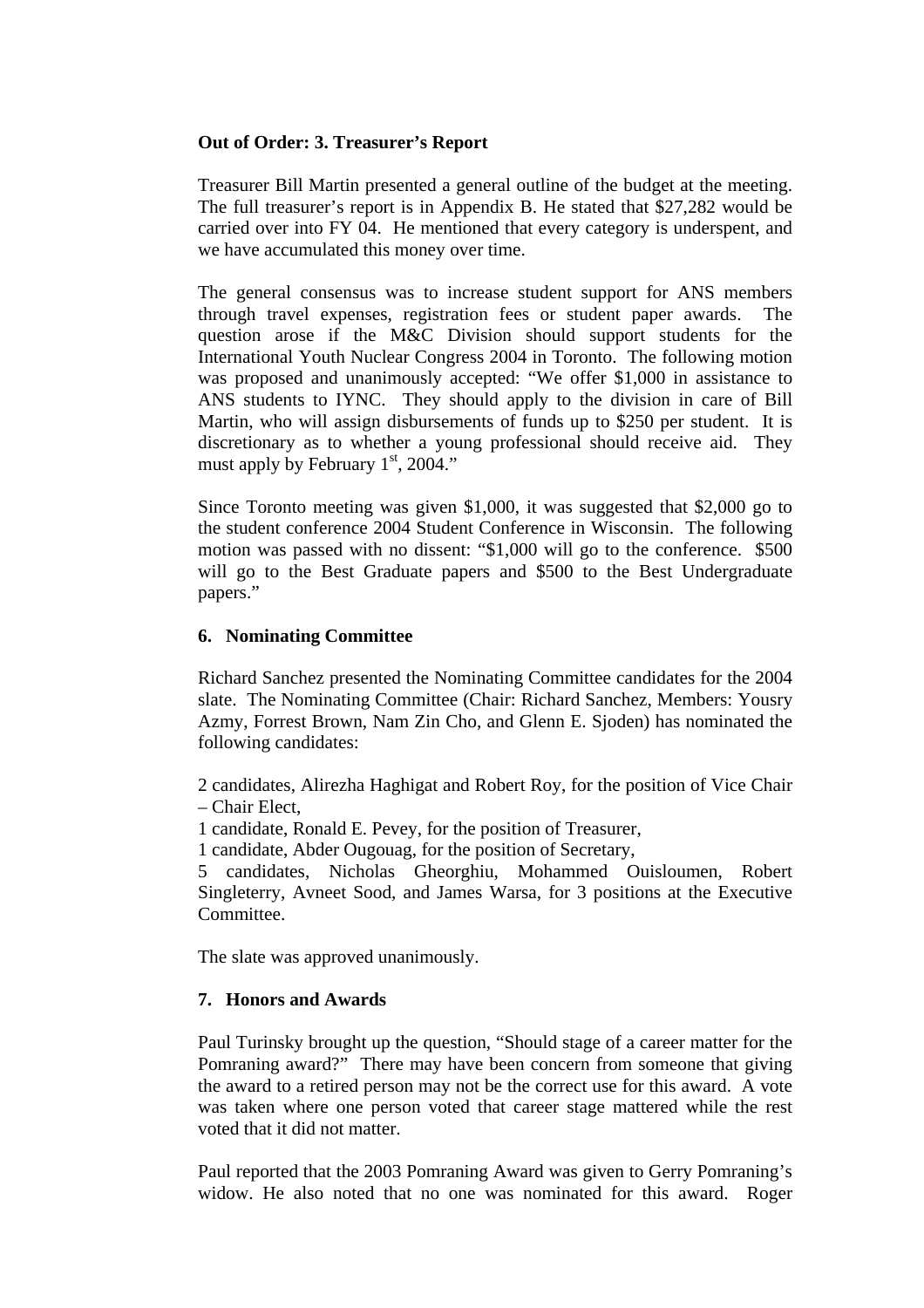suggested that Paul solicit nominations for the award and not be part of the award decision.

Paul suggested a new award for consideration: The Mathematics & Computations Division Young Members Research Achievement Award. The date and monetary amount are left as variables in the text which should appear in the M&C website. This award was passed with no objections.

## **8. Publicity**

Avneet Sood put out a newsletter a week and a half before this conference. Todd Palmer has been working on the website, [http://www.mcd.ans.org/.](http://www.mcd.ans.org/) Any suggestions for the website should be sent to Todd and copied to Bernadette and Roger.

## **9. Program Committee Report**

Anil Prinja reported that Barry Ganapol has a special marathon session at the ANS 2004 Annual Meeting in Pittsburgh, Pennsylvania. This session is called "Nontraditional Applications of Transport Methods."

## **Out of Order: 15. New Business**

International Conference on Supercomputing in Nuclear Applications wishes to combine with the M&C topical in 2007. A motion passed with no opposition to combine the meetings.

Roger mentioned that our name should be added to the  $6<sup>th</sup>$  International Conference on Simulation Methods in Nuclear Engineering.

## **10. M&C 2005 Topical Meeting Progress Report**

Richard Sanchez handed out the following review:

*In the past there have been a lot of discussion on what kind of reviewing should be done for our Topicals. The final decision was to review full paper because they could then be counted as a publication with peer reviewing. However, as pointed out recently by members of MCD's Executive Committee, most topicals nowadays don't publish conference proceedings anymore and the 'papers' go into a CD ROM so they can be hardly counted as a publication. Another drawback with reviewing full papers is that most individuals that think of attending a topical delay until the last moment the writing of the paper and then may give up at the last moment for lack of time (one could argue that these people should organize their lives in a different way, but this is the way for most of us, with lots of things to do on the side, behave.) The result is a dwindling of the number of papers that are presented to MC Topicals. On the other hand, the PHYSOR meeting, for which only summaries are reviewed and final papers are published in a CD ROM, seems to be doing better in getting more people to submit. A reason for this could be that it is much easier to write a summary than a paper, especially when the task is delayed until the last*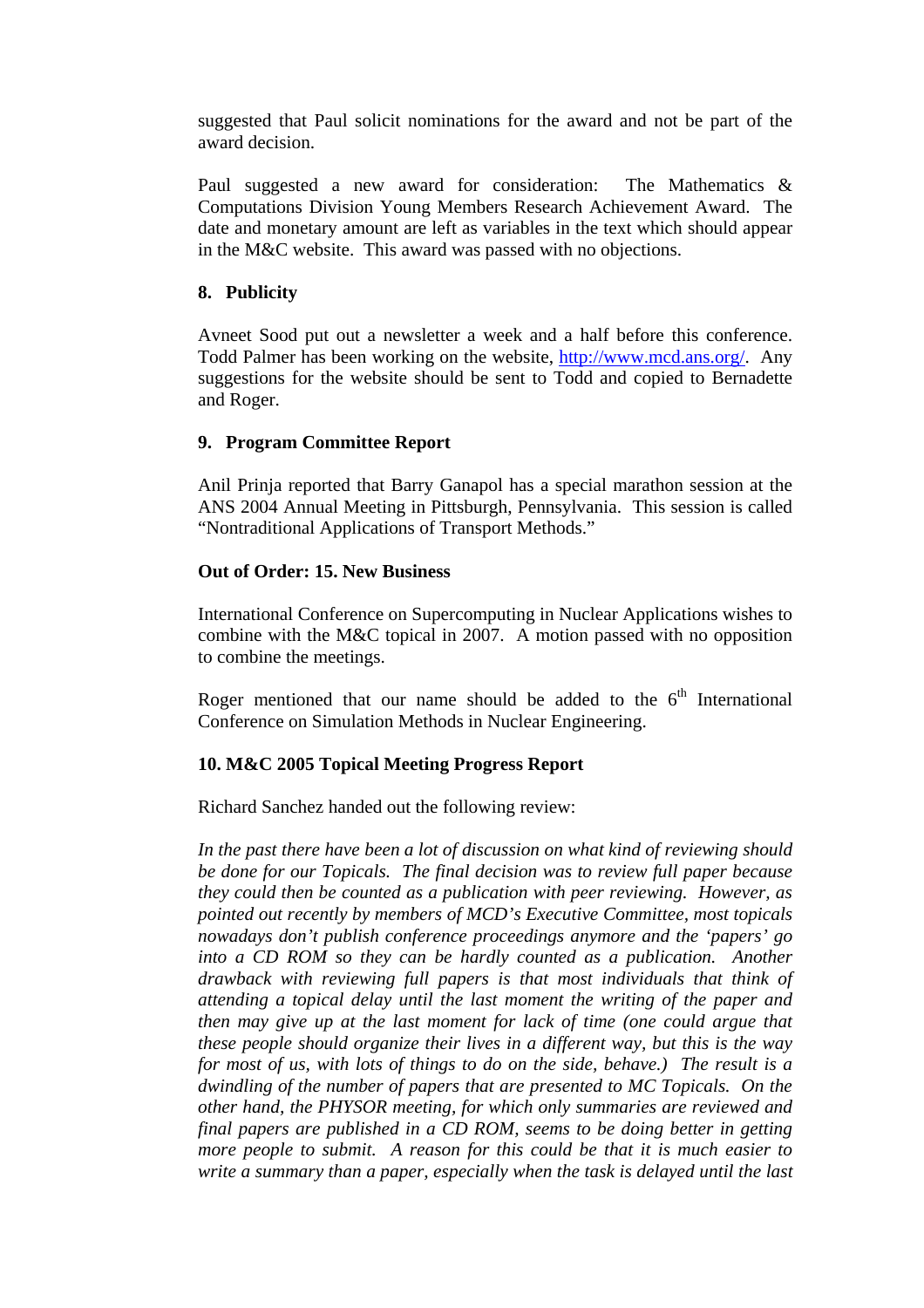*moments, and, once the summary has been submitted, then it is (psychologically) easier to write the complete paper.* 

*As Technical Chair of MCD 2005 Avignon, I am requesting approval of the Executive Committee to proceed in the following way:* 

- *a) Summaries will be submitted and reviewed for acceptance, change or rejection.*
- *b) Full Papers will be printed in a CD ROM.*

*It remains also the possibility to review also the final papers but the scheduling and organization of reviewing both summaries and final papers is too complicated.* 

The committee agreed to try a one time trial of a 2 to 4 page summary review with computational results.

#### **11. Standards**

Andy Smethana has a report in the newsletter. He mentions that the Standards Committee is looking for people.

#### **12. Membership**

Madeline Feltus stated that membership is decreasing for regular members from 890 to 878 in the Math and Computations Division. However, student membership in the ANS went up by 83.8% from 538 to 989 members. This information will appear on the MCD website.

#### **13. Joint Benchmark Committee Report**

Barry Ganapol is part of the Joint Benchmark Committee that is made up of Mathematics & Computations, Radiation Protection & Shielding, and Reactor Physics. Barry mentioned that the MCD is playing a small part in this so far and there is a lack of computational benchmarks. An article from this joint committee will appear in the ANS Newsletter. A more in depth article will appear later in Nuclear News. Barry is working on analytical benchmarks in 2 or 3D.

#### **14. Old Business**

.

Roger Blomquist is working on the amendments to the MCD bylaws and will present this at the next meeting.

Roger stated that five student authors were presented with tickets to the ANS President's Reception: Sandra Dulla ([sandra.dulla@polito.it\)](mailto:sandra.dulla@polito.it), David P. Griesheimer ([dgrieshe@umich.edu\)](mailto:dgrieshe@umich.edu), Heath L. Hanshaw [\(heathhanshaw@usa.net\)](mailto:heathhanshaw@usa.net), Scott W. Mosher [\(swmosher@pathlink.com\)](mailto:swmosher@pathlink.com), Matteo M. Rostagno ([matteo.rostagno@polito.it](mailto:matteo.rostagno@polito.it)) and Jesse J. Klingensmith [\(jxk390@psu.edu\)](mailto:jxk390@psu.edu).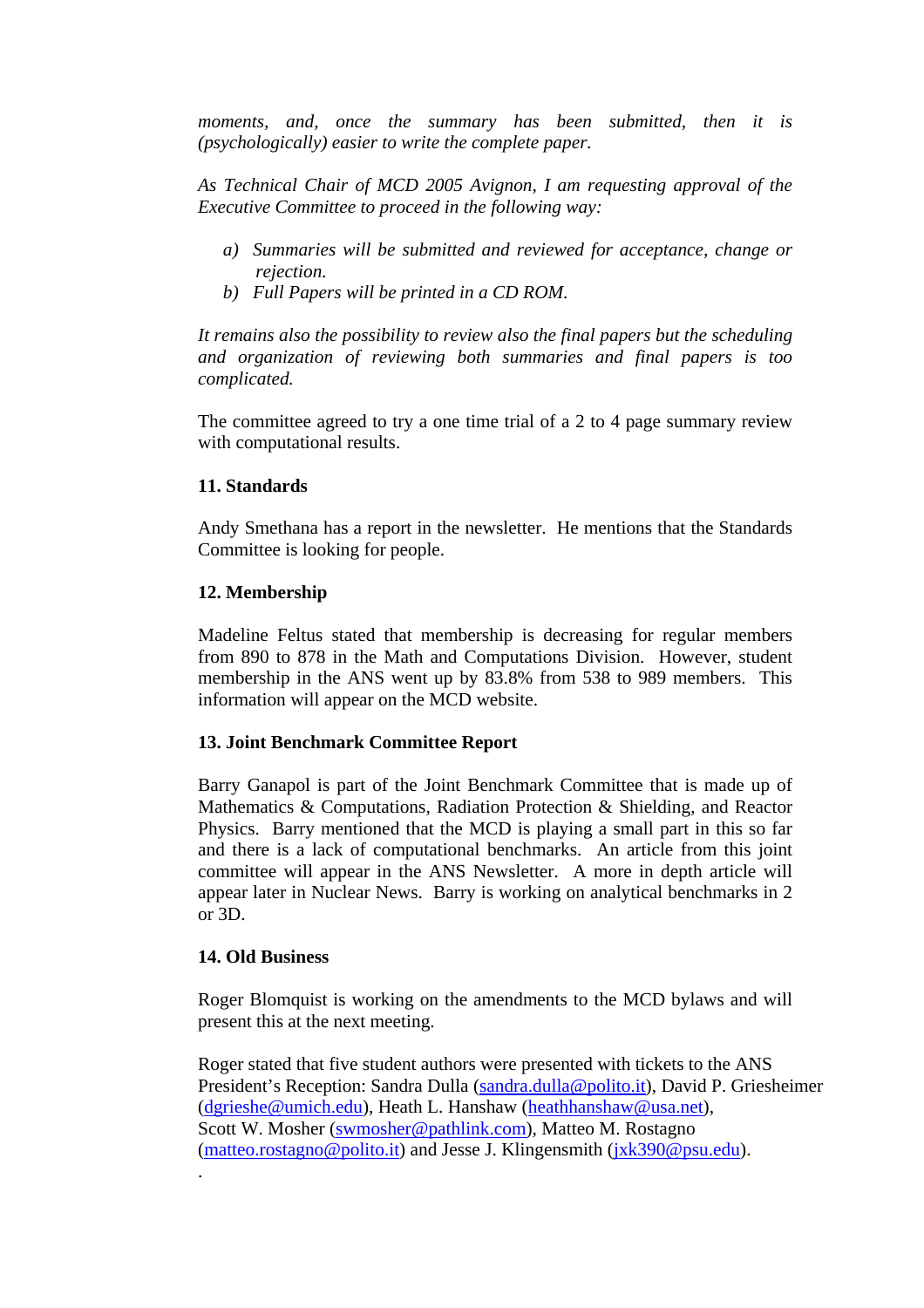## **15. New Business**

Roger based the draft of the Strategic Plan (see Appendix A) on the model ANS plan. The plan was adopted with no dissent.

The Chair Richard Sanchez adjourned the meeting at 3:58 pm.

Draft, November 18, 2004 Michael Scott McKinley, Secretary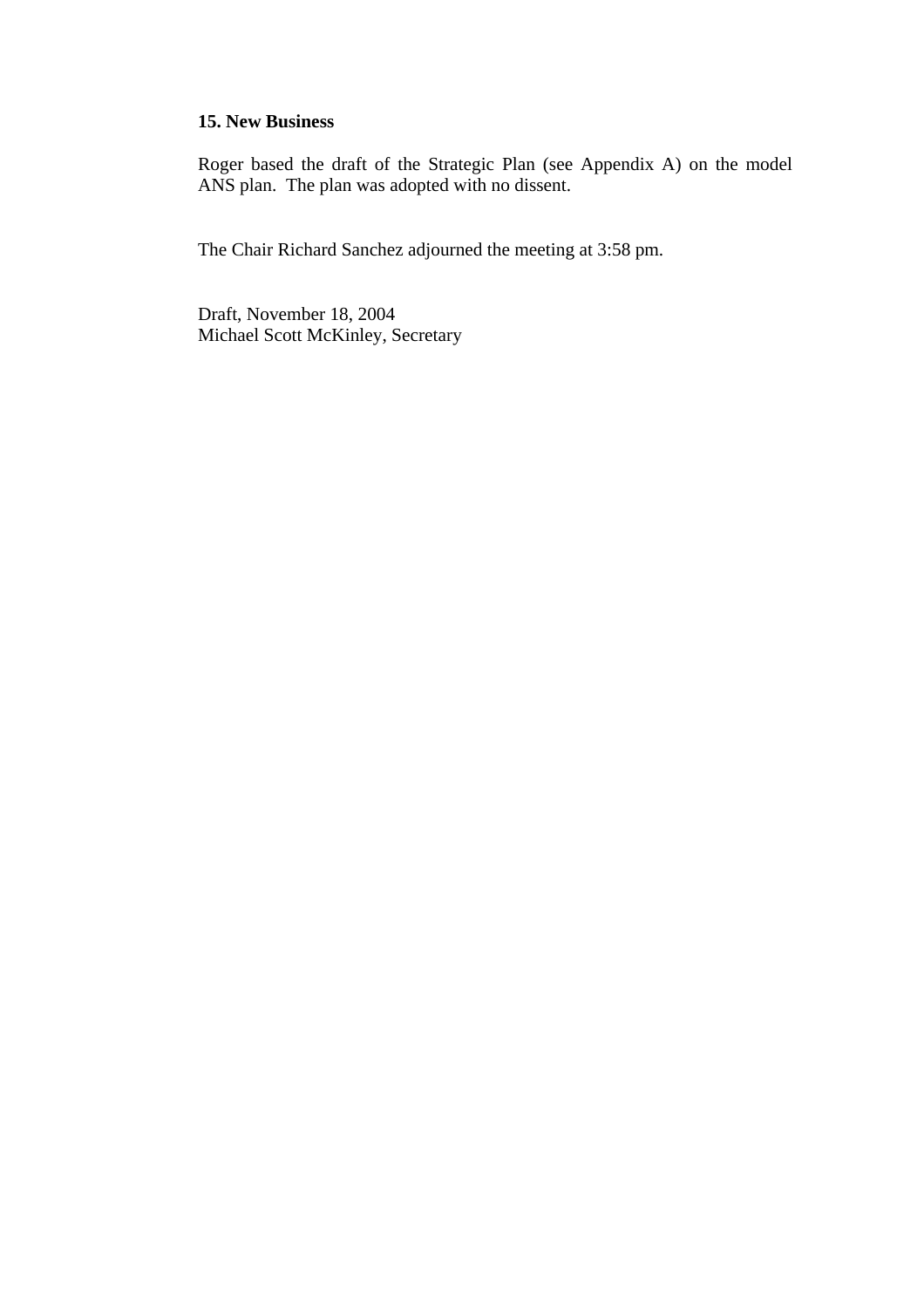# **Appendix A**

#### **ANS MATHEMATICS & COMPUTATION DIVISION 2004-2008 STRATEGIC PLAN November, 2003**

# **2004 Tactical Plan**

#### **2004 Top Priorities**

Continue technical program excellence in support of ANS Goals A & B. (Program Chair) Succession planning and bylaws revision in support of ANS Goal E. (Chair) Improve financial management and institutionalize thorough budgeting in support of ANS Goal B. (Finance Committee)

#### **2004 Operational Plans and Activities**

- 1. Improve ANS meeting paper reviewer assignment procedures to reduce duplication of effort and improve the quality of reviews. (Program)
- 2. Publicize paper review standards on the MCD web site and newsletters. (Publicity)
- 3. Improve succession planning for committee chairs. (Chair)
- 4. Review MCD Bylaws to align them with good governance and operations. (Vice Chair)
- 5. Produce and maintain a baseline budget for student support, awards, student conference support, and scholarship fund contributions. (Finance)
- 6. Enhance MCD web site, and publish two newsletters. (Publicity)
- 7. Support attendance at and paper reviews for PHYSOR-2004, Chicago, IL, April, 2004 (Publicity, Program)
- 8. Support planning for International Topical Meeting, Avignon, France, 2005. (Program)
- 9. Support planning for Monte Carlo 2005 (jointly sponsored by ANS Oak Ridge/Knoxville Section, RPSD, and MCD.
- 10. Solicit proposals for International Topical Meeting, 2007 (Program)
- 11. Continue active development/qualification of computational benchmarks to include comparison with experiments. (Joint Benchmark)
- 12. Support ANS-10 standards activities, particularly update of ANS10.4.
- 13. Track and analyze membership trends (Membership)
- 14. Nominate at least one MCD member for ANS Fellow, and solicit nominations for the MCD Distinguished Service and the Pomraning Awards.

#### **Succession Plan**

Committee Chair appointments are for a fixed term of two years, but are renewable:

| <b>Position</b>         | Incumbent           | <b>Term</b> | <b>Successor</b>   | <b>Successor</b> |
|-------------------------|---------------------|-------------|--------------------|------------------|
|                         |                     | End         |                    | <b>Term End</b>  |
| Program Chair           | Anil Prinja         | 2004        | <b>Todd Palmer</b> | 2006             |
| Asst. Program Chair     | <b>Todd Palmer</b>  | 2004        | Anil Prinja        | 2005             |
| Nominating Chair        | latest ex-chair     | 2004        | current chair      | 2005             |
| Finance Chair (1 year)  | current treasurer   | 2004        | next treasurer     | 2005             |
| Finance Member          | latest ex-treasurer | 2004        | current treasurer  | 2005             |
| Joint Benchmark Rep     | Barry Ganapol       | 2004        |                    |                  |
| Joint Benchmark Rep     | Mike Smith          | 2005        |                    |                  |
| Publicity Chair         | Avneet Sood         | 2005        |                    |                  |
| Membership Chair        | Madeline Feltus     |             |                    |                  |
| Honors and Awards Chair | Paul Turinsky       |             |                    |                  |
| Standards Chair         | Andy Smetana        |             |                    |                  |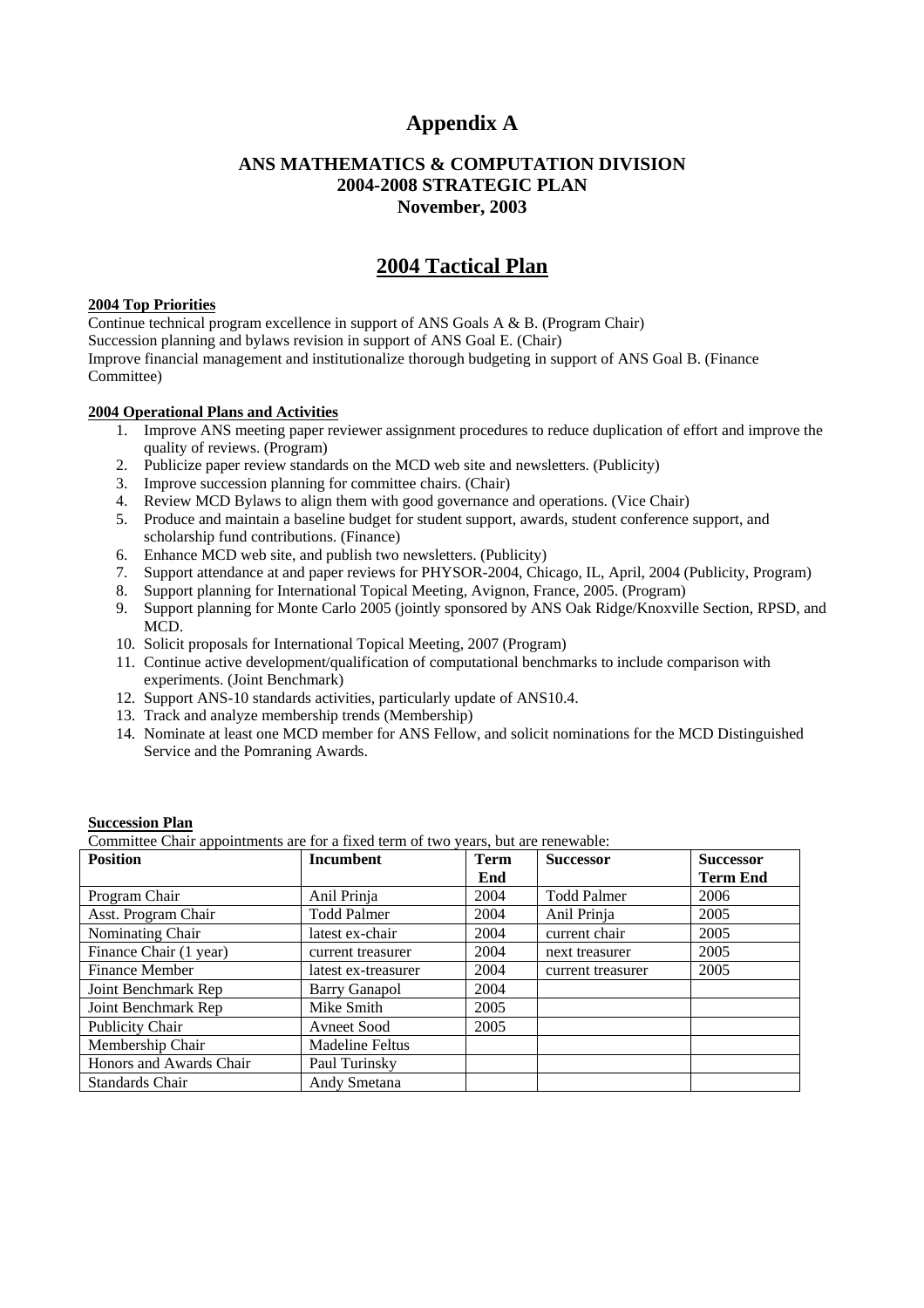# **2004-2008 MCD Five-Year Plan**

#### **Mission**

The Mathematics and Computation Division (MCD) promotes the advancement of mathematical and computational methods for solving problems which are of interest to the membership of the American Nuclear Society (ANS) and of benefit to the application of nuclear science and engineering. The Division keeps its members informed through its regular newsletters, participation in ANS meetings, and sponsorship of regular topical meetings.

#### **Long-Term Goals**

- To hold an average of 4 regular and special sessions at the semi-annual national ANS meetings. (Program Committee)
- To hold biennial topical meetings focused on a range of mathematical and computational topics of interest to the MCD membership, and to encourage international participation. To sponsor at least every third biennial topical meeting outside of the U.S., as well as other relevant meetings such as Supercomputing in Nuclear Applications. (Program Committee)
- To continue the biennial PHYSOR topical meeting partnership with RPD by mutual support through membership attendance and profit-sharing. (Program and Finance Committees)
- To support ANS non-meeting publications by encouraging topical meeting organizers to propose submission of high-quality technical papers to ANS journals. (Program Committee)
- To foster recognition of deserving MCD members through the biennial MCD Distinguished Service Award, the Gerald C. Pomraning Award, and through nomination of MCD members for national ANS awards. (Honors and Awards Committee)
- To foster professional development of MCD members through workshops on codes, computational methods, and other topics, to be held in conjunction with MCD topical and ANS meetings. (Program Committee)
- To foster student development by improving the funding level of the Dannel Scholarship and by encouraging student participation and attendance at ANS activities through cash awards for best student papers at topical meetings and by MCD contributions to the ANS national meeting student travel fund. (MCD Honors and Awards Committee, Finance Committee)
- To support efforts in the formulation, solution, and evaluation of computational benchmark problems under the auspices of the Joint (MCD, PRD, RPSD) Benchmark Committee, which disseminates benchmark work through distribution of the original Benchmark Problem Book and supplements to this book. Efforts toward this goal should be coordinated with relevant OECD expert benchmark groups.
- To continue active involvement in the formulation of computational standards. (Standards Committee)
- To publish the biennial MCD newsletter, and ensure that it remains an effective communication medium among the MCD membership. (Publicity Committee)
- To maintain and improve the MCD web site to enhance its value to members, officers, and committee chairs. (Publicity Committee)
- To increase MCD membership by analyzing membership data provided by ANS and responding to trends. To increase the participation of MCD members in its activities. (Membership Committee)
- To improve MCD governance by specifying fixed and renewable committee chair tenure lengths, by early identification of successor chairs who will act as assistant chairs, and by re-evaluating the tenure lengths of MCD officers. (Chair)

#### **Recommended Changes to ANS Strategic Plan:** None

#### **Analysis of Trends**

The scope of the MCD has expanded considerably in recent years. Initially, the division was primarily focused on methods in neutronics calculations. MCD membership interests eventually broadened to include thermal-hydraulic calculations as well, with the emphasis still primarily on methods development. These two areas are still very important in the division, but they have been joined by a widespread interest in supercomputer applications to nuclear technology, as well as a growing involvement in non-reactor transport problems and in statistical analysis.

In response to the growing diversity of technical interests among MCD members, the Joint Benchmark Committee has expanded the range of types of benchmark problems included in each new supplement to the Benchmark Problem Book. The committee is active seeking benchmarks for areas such as machine performance and thermal hydraulics. The committee is also seeking to work cooperatively with outside organizations.

The ANS 10 standards committee will review the existing standards and update them according to developments in computing technology.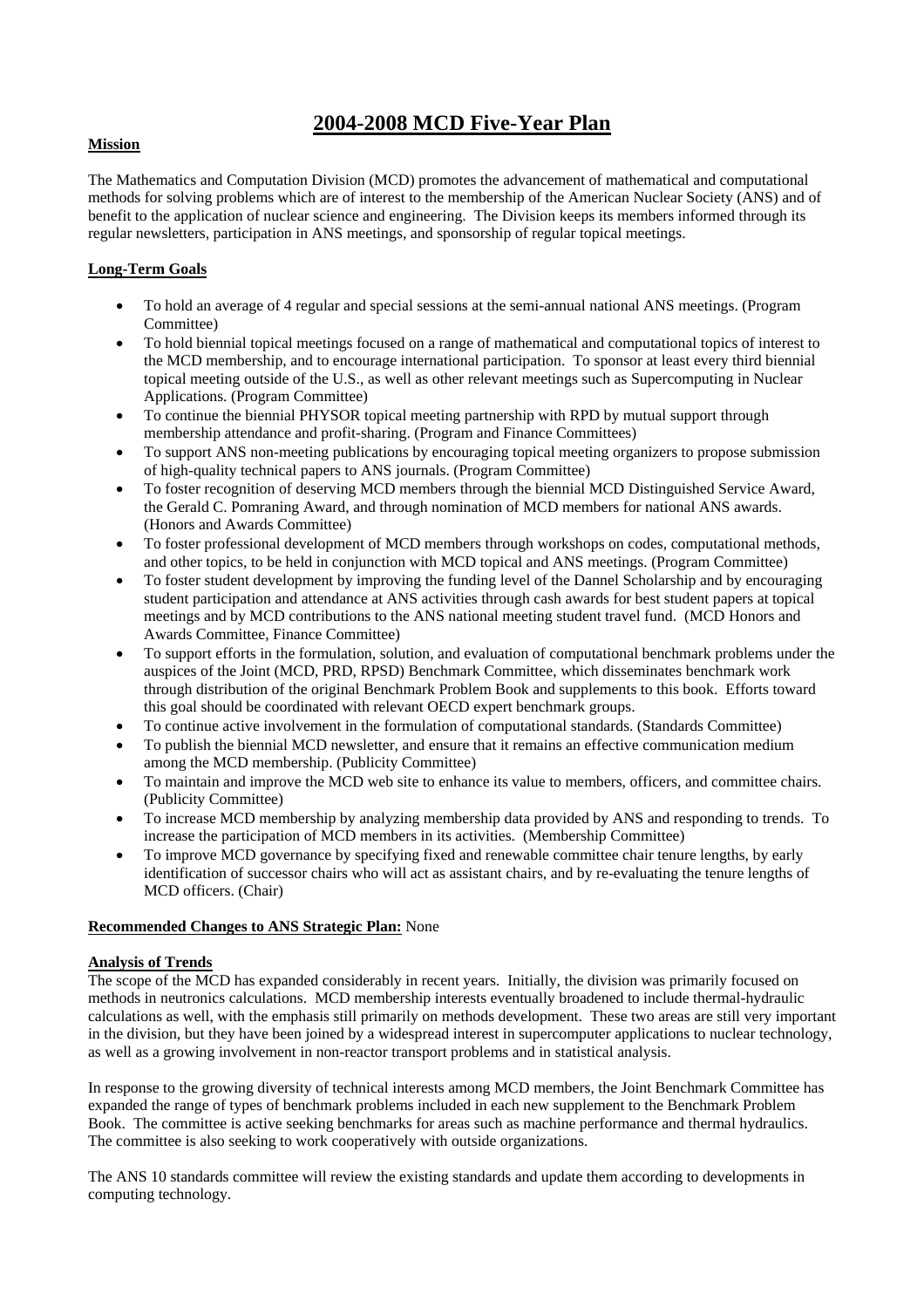#### **Recurring Student and Award Expenditures**

The following expenditures in support of students and awards are anticipated. Items designated "automatic" are always budgeted for, and will be paid, barring MCD fiscal complications or meeting schedule conflicts.

| <b>Item</b>                                       | Amount | <b>Schedule</b>            |
|---------------------------------------------------|--------|----------------------------|
| ANS meeting student travel                        | \$500  | Automatic, semiannual      |
| MCD topical meeting student travel                | \$1000 | Automatic, biennial (2005) |
| MCD biennial topical meeting student paper awards |        | Biennial (2005)            |
| MCD Distinguished Service Award                   |        | Biennial (2005)            |
| Gerald C. Pomraning Award                         |        | Biennial (2005), endowed   |
| Dannel Scholarship Contributions                  |        |                            |
| <b>ANS NEED</b>                                   |        |                            |
| <b>ANS Student Conference Support</b>             | \$1000 | annual                     |
| ANS President's Reception Student Tickets         | \$200  | semiannual                 |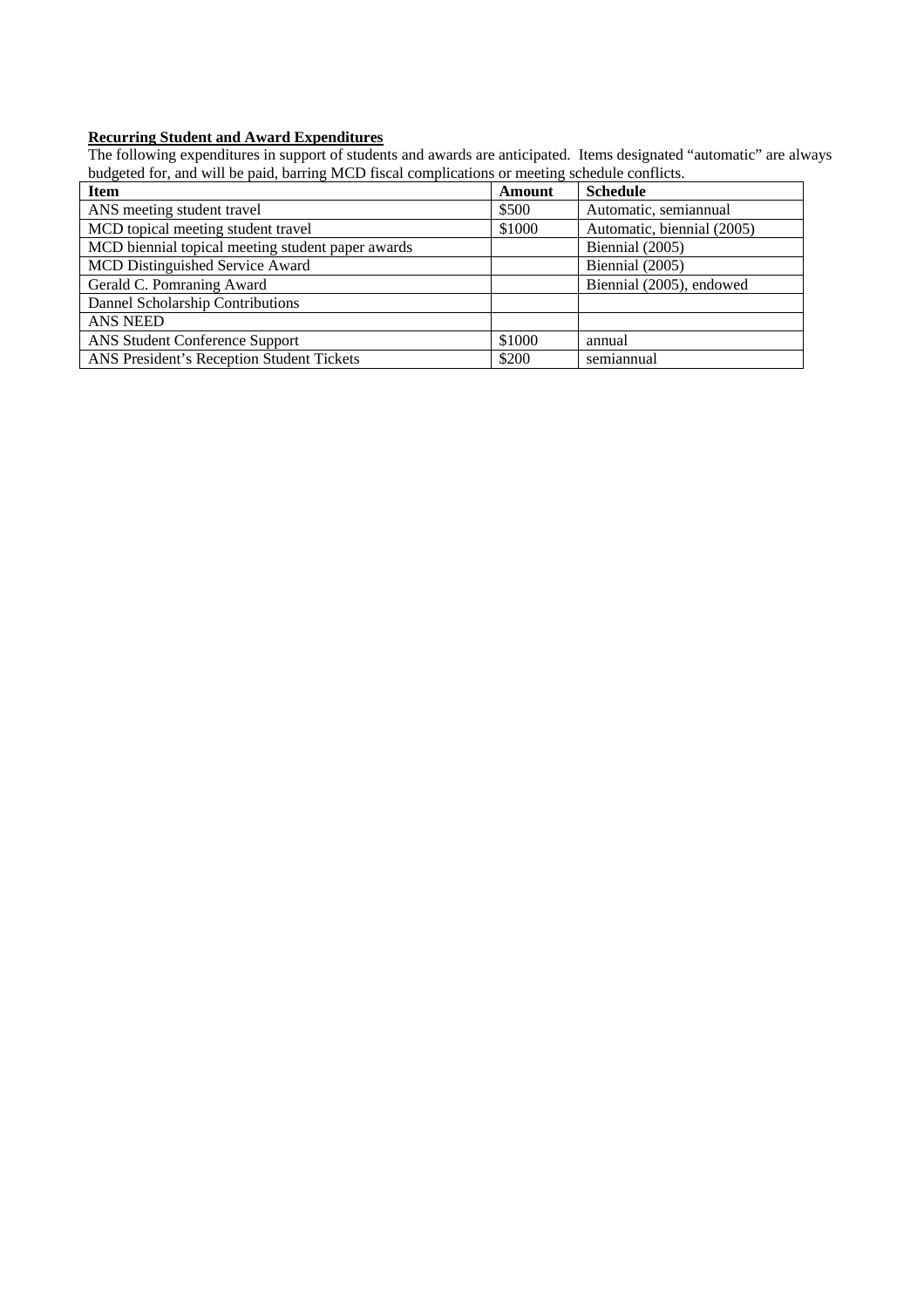## **Appendix B**

# **Treasurer's report**

The report on the M&C Division budget was presented by the Treasurer Bill Martin. Due to the excellent shape of the MCD books due to the diligence of the previous treasurer Glenn Sjoden, this was a straightforward exercise. Table I presents the current balance of the MCD budget, including encumbrances approved at the 11/16/03. As a result, the balance of \$24,282 is \$3000 less that presented to the MCD Executive Committee on 11/16/03:

- $\Box$  \$2000 support for the University of Wisconsin student conference was approved by the MCD Executive Committee. These funds may be used for any expenses related to hosting the conference.
- $\square$  Up to \$1000 student travel support for the International Youth Nuclear Congress was approved. These funds are restricted to ANS student members. Students should send applications directly to the MCD Treasurer.

Martin noted that the M&C Division balance was estimated to be \$27,000 for the coming year and that typical expenditures would be less than typical revenues, so this balance is expected to grow unless MCD takes on additional expenditures. Several suggestions were made:

- Increase student travel support
- Establish biannual award for service
- $\Box$  Establish award for benchmark activity
- $\Box$  Contribute additional funds to the Dannels endowment to fully fund this award since MCD is contributing \$1000 annually to cover the shortfall

The committee requested Bill Martin and Paul Turinsky to recommend a strategy for decreasing the MCD budget surplus, taking into account these suggestions. A recommended course of action will be circulated to the committee prior to the June 2004 meeting in Pittsburgh, where the plan will be discussed and approved, along with the 2004 budget.